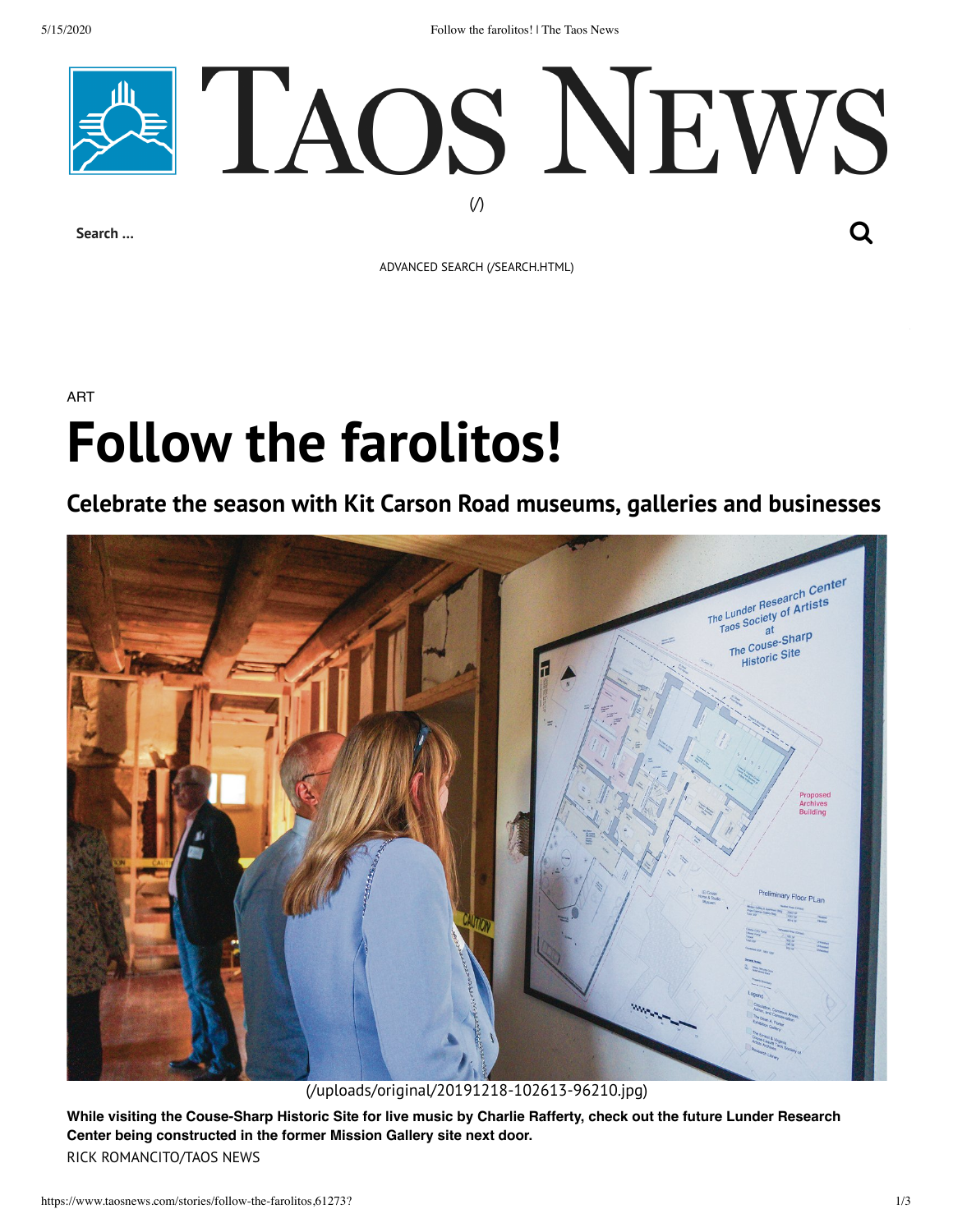

Posted Thursday, December 19, 2019 4:04 pm

## **By Virginia L. Clark tempo@taosnews.com**

Get your kicks pre-Saint Nick this Saturday (Dec. 21) from 4-6 p.m., along Kit Carson Road's Historic District galleries, museums and businesses. Expect little farolitos and at least two bonfires, but lots of treats and sweets, all free and open to everyone.

To join in on this "last minute Christmas Holiday fun," Rob Nightingale of Wilder Nightingale Fine Art suggests folks park in the free Town Municipal Parking lot at Quesnel and Kit Carson Road and walk up and down to the main events.

Start off at the Couse Foundation/Couse-Sharp Historic Site (better known locally as the "Couse House") at 138 Kit Carson Road, which will be offering cookies and hot spiced cider. Wander around the "construction site" interior and check out the forthcoming Lunder Research Center (opening in 2021), planned for the former, circa 1915 Joseph H. Sharp studio and Mission Gallery. Eanger I. Couse and Sharp were founding members of the Taos Society of Artists, cementing a hundred years of Taos' reputation as an art and culture center of the Southwest.

"Then stroll along the street lit by holiday farolitos," a press release states. "Visit the shops. Bring your family and friends." Here's just a little of what participating merchants, galleries and lodgers are offering.

• **The Couse Foundation/Couse-Sharp Historic Site, 138 Kit Carson Road.** Cookies and hot spiced cider with live music by Charlie Rafferty, beguiling the air with Irish pipes ad Celtic woodwinds. Visit *couse-sharp.org* or contact dkoenig@couse-sharp.org or (575) 751-0369.

**• Casa Benavides Bed and Breakfast Inn, 137 Kit Carson Road.** Cake and refreshments are just across the street from the Couse House, at this classic Taos bed and breakfast. Established in 1989, owner Tom McCarthy Taos is also promoting ROOTS - Taos Tree Project and T-shirt sales benefiting those in need in Taos. Visit *casabenavidez.com.* Contact info@casadebenavidez.com or call (575) 758-1772.

**• Untitled Fine Art & Untitled Editions, 125-133 Kit Carson Road.** Holiday refreshments, also featuring small fine art gifts starting at \$10. Visit *untitledfineart.com*. Contact bast@laplaza.org or (575) 758-3969.

**• David Anthony Fine Art, 132 Kit Carson Road.** Holiday refreshments. Featuring the Virginia Leavett collection as well as aspen, bird and fish boxes. Visit *davidanthonyfineart.com*. Contact dmapes@davidmapes.com or (575) 758-7113.

**• OptiMysm, 129E Kit Carson Road**. Homemade holiday cookies, hot apple cider and 20 percent discount all day at this metaphysical shop. Visit *optimysm.com*. Contact taosmetaphysicalshop@gmail.com; (575) 741- 8545.

**• Palaski Fine Art, 129 Kit Carson Road**. Holiday fun. Contemporary fine art photography; edgy realism, surrealism, magical realism and abstractions. Visit *palaskifineart.weebly.com*. Contact cecepalaski@hotmail.comor (575) 758-3448.

**• Bryans Gallery, 121 Kit Carson Road.** Hot cider to go with the old pawn and contemporary Indian jewelry and art. Visit *bryansgallery.com.* Contact bryan@bryansgallery.com or (575) 758-9407.